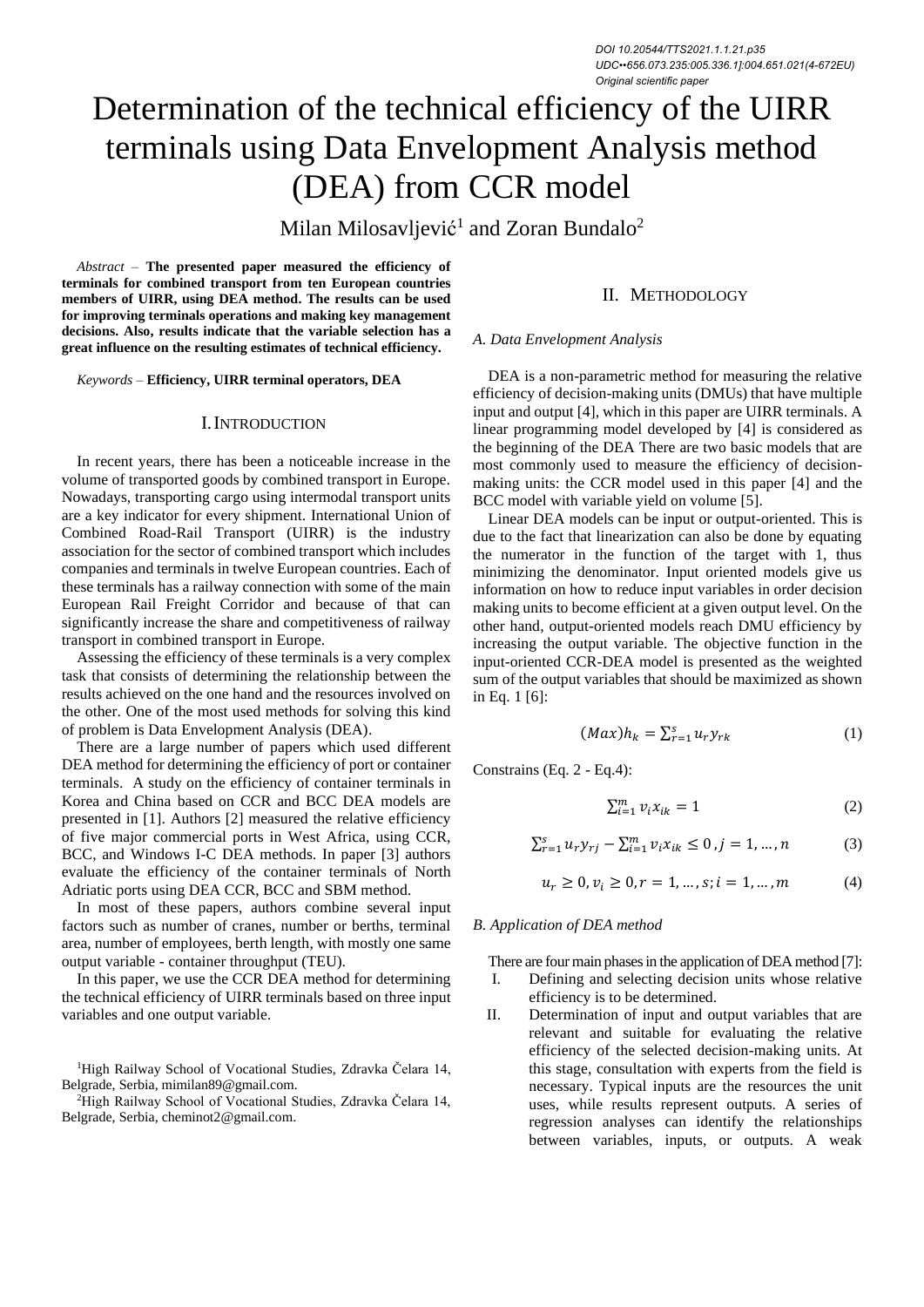relationship of some variables with everything else may mean that you need to check whether the variable is eliminated. Also, strong links may indicate that the information presented in a variable is already contained in other variables and again, elimination should be considered.

- III. Choosing an adequate DEA model.
- IV. Solving DEA model.

# III. MODEL FORMULATION

The selection of variables is the primary step in any efficiency analysis because it weighs on the accuracy of the analysis. In this paper, we considered transshipment terminals managed by UIRR member companies from ten European countries, although there are twelve countries in total in 2019. Slovakia and the Czech Republic are not used in the model because these two countries are new and there is no data for them in recent years. Total number of terminals in the model is twenty, and these terminals represent DMU for the selected problem.

There are several factors that we considered in the selection of some terminal. First, the terminal should have been operated for at least five years and it must have a total turnover of more than 50000 units per year. These terminals have three types of connection with European corridors: unaccompanied combined transport, inland waterways transport (IWW) and intermodal technology A - Rollende Landstrasse (RoLa). In this paper, we do not consider terminals that have only RoLa or IWW type of connection. Data about terminals characteristics are collected by annual statistics of UIRR and from terminal websites [8]. The selected terminals are given in Table 1.

| Country              | Terminal                   |                |  |
|----------------------|----------------------------|----------------|--|
|                      |                            |                |  |
|                      | CTE, CTS, Wels Vbf         |                |  |
| Austria              | CCT/RoLa, Wien Sud CCT,    | 5              |  |
|                      | Wolfrut CCT                |                |  |
| Belgium              | Combinant, CTE, Main Hub   | 3              |  |
|                      | (Zomerweg)                 |                |  |
| Germany              | KTL, TSG                   | $\mathfrak{D}$ |  |
| France               | Avignon, Hourcade,         | 4              |  |
|                      | Marseille, Venissieux      |                |  |
| Hungary              | Rail Cargo Terminal - BILK |                |  |
| Italy                | <b>EMT</b>                 |                |  |
| Poland               | Railhub Terminal Gadki     |                |  |
| Romania              | Railroad Arad              |                |  |
| <b>Great Britain</b> | Daventry                   |                |  |
| Switzerland          | Aaray                      |                |  |
| Total                |                            | 20             |  |

TABLE I UIRR TERMINALS FOR COMBINED TRANSPORT BY COUNTRY

For analyzing the effectiveness of the proposed decisionmaking units, the CCR model was used. In the DEA method, it is important that the number of decision-making units must be greater than twice the sum of input and output variables, which is satisfied [9].

Three input variables are considered in the DEA model: total surface  $(m<sup>2</sup>)$ , number of cranes (gantry and mobile) and number of railway tracks. Our research shows us that in literature there is an insignificant number of authors which include the number of railway tracks as input variables when solving the terminal efficiency problem. On the other hand, we consider that this input variable can be an important parameter that directly affects terminal efficiency and from whom depends on total turnover.

The output variable is the total turnover, which can be expressed as the total number of intermodal transport units (containers, swap bodies, and semi-trailers) loaded and unloaded, arrived and departed from terminal. The cargo turnover is unquestionably the most important and widely accepted indicator of terminal output. Many authors use container throughput (TEU) as the most important indicator and output variable for measuring the technical efficiency of container ports or terminals [10]. Input and output variables are given in Table 2.

TABLE II INPUT AND OUTPUT VARIABLES

| <b>DMU</b>         | Total<br>surface | Num.<br>of<br>cranes | Num.<br>of<br>tracks | Total<br>turnover |
|--------------------|------------------|----------------------|----------------------|-------------------|
| <b>CTE</b>         | 175000           | 3                    | 8                    | 375000            |
| <b>CTS</b>         | 120000           | $\overline{2}$       | 10                   | 245000            |
| Wels               | 120000           | 6                    | 9                    | 202833            |
| Wien CCT           | 250000           | $\overline{4}$       | $\overline{4}$       | 161673            |
| <b>Wolfurt CCT</b> | 106000           | 6                    | $\overline{4}$       | 114138            |
| Combinant          | 99000            | $\overline{4}$       | 5                    | 138500            |
| <b>HTA</b>         | 53000            | 3                    | 5                    | 87922             |
| Main Hub           | 202497           | 6                    | 8                    | 106176            |
| <b>KTL</b>         | 305000           | 8                    | 13                   | 354414            |
| <b>TSG</b>         | 63000            | 3                    | $\overline{4}$       | 76808             |
| Avignon            | 85296            | 6                    | 10                   | 83769             |
| Hourcade           | 48755            | 5                    | 7                    | 87050             |
| Marseille          | 41363            | 6                    | 6                    | 68661             |
| Vénissieux         | 46100            | 9                    | $\overline{4}$       | 98332             |
| <b>RCT BILK</b>    | 223000           | 7                    | 7                    | 104335            |
| <b>EMT</b>         | 80000            | 4                    | 4                    | 61000             |
| RT Gadki           | 320000           | 6                    | $\overline{4}$       | 101535            |
| Railport Arad      | 8000             | 5                    | 7                    | 69830             |
| Daventry           | 12000            | $\overline{c}$       | $\overline{2}$       | 52240             |
| Aarau              | 27000            | 3                    | 5                    | 59240             |

## IV. RESULTS AND DISCUSSION

The input-oriented DEA-CCR model is applied for the evaluation of twenty DMUs in 2018. The observed problem is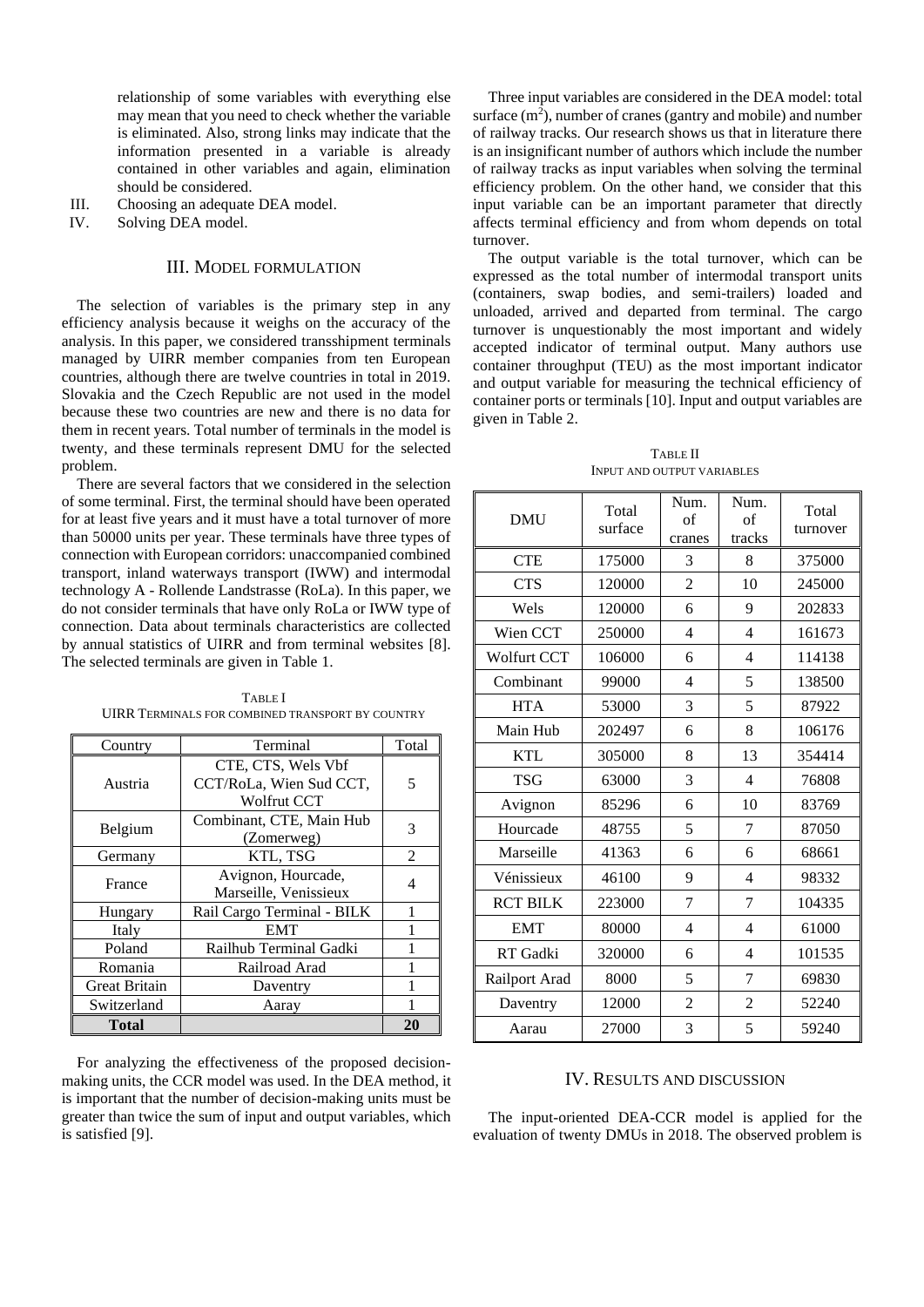solved by the DEA excel solver. The goal of the CCR model is to find the maximum of the objective function taking into account defined constraints. If we divide this task into twenty linear programming tasks for each of the twenty decisionmaking units, then in each task we search for the values of the variables  $v_1$ ,  $v_2$ ,  $v_3$  and  $u_1$  so that the objective function reaches a maximum under the defined constraints. The efficiency of terminals is shown in Table 3, where an efficiency score of 1 signifies efficient terminals and scores less than 1 indicate inefficient terminals.

| <b>DMU</b>         | Efficiency | Sum of<br>lambdas | Return to<br>Scale |  |
|--------------------|------------|-------------------|--------------------|--|
| <b>CTE</b>         | 1.00000    | 1.000             | Constant           |  |
| <b>CTS</b>         | 0.98000    | 0.653             | Increasing         |  |
| Wels               | 0.64303    | 1.757             | Decreasing         |  |
| Wien CCT           | 0.86226    | 0.431             | Increasing         |  |
| <b>Wolfurt CCT</b> | 0.60874    | 0.304             | Increasing         |  |
| Combinant          | 0.62723    | 0.546             | Increasing         |  |
| <b>HTA</b>         | 0.60850    | 0.845             | Increasing         |  |
| Main Hub           | 0.28314    | 0.283             | Increasing         |  |
| <b>KTL</b>         | 0.58160    | 0.945             | Increasing         |  |
| <b>TSG</b>         | 0.49404    | 0.533             | Increasing         |  |
| Avignon            | 0.33526    | 0.953             | Increasing         |  |
| Hourcade           | 0.52428    | 1.279             | Decreasing         |  |
| Marseille          | 0.41935    | 1.205             | Decreasing         |  |
| Vénissieux         | 0.73727    | 1.090             | Decreasing         |  |
| <b>RCT BILK</b>    | 0.31797    | 0.278             | Increasing         |  |
| <b>EMT</b>         | 0.34329    | 0.232             | Increasing         |  |
| RT Gadki           | 0.54152    | 0.271             | Increasing         |  |
| Railport Arad      | 1.00000    | 1.000             | Constant           |  |
| Daventry           | 1.00000    | 1.000             | Constant           |  |
| Aarau              | 0.62119    | 0.914             | Increasing         |  |

TABLE III EFFICIENCY RESULTS OF DEA CCR MODEL

Based on the CCR efficiency level of each terminal, the analysis shows that only three terminals were efficient with a score of 1: CTE, Railport Arad, and Daventry. The remaining terminals (85%) are inefficient, with scores less than 1. Four inefficient units have decreasing returns to scale, and the other 13 have increasing returns to scale. The average efficiency is 0.6264 and the lowest efficiency is for terminal Main Hub from Belgium (0.2831). This indicates the need to reduce the value of the input variables or input and output combined in order to become efficient for the given output.

## *A. Sensitivity analysis*

Sensitivity analysis consists of determining reference units for inefficient units, based on best practice. In addition to

providing efficiency measures, DEA also provides other information relevant to inefficient terminals. For each inefficient DMU, we can define a reference set of efficient DMUs for benchmarking.

Slack variable analysis provides a reference set of specific recommendations to help each inefficient terminal become efficient, by minimizing the input resources to produce a given output efficiently. It should be noted that this information is described only for the inefficient terminals, and the efficient terminals tend not to provide any slack [11]. The sensitivity analysis and slack variable analysis are given in Table 4.

| <b>TABLE IV</b>                                       |
|-------------------------------------------------------|
| <b>SENSITIVITY ANALYSIS FOR INEFFICIENT TERMINALS</b> |

| DMU             | Total<br>surface | Num.<br>of<br>cranes | Num.<br>of<br>tracks | Total<br>turnover | Effic<br>iency |
|-----------------|------------------|----------------------|----------------------|-------------------|----------------|
| <b>CTS</b>      | 114333.33        | 1.96                 | 5.23                 | 245000            | 1.00           |
| Wels            | 77163.93         | 3.86                 | 5.58                 | 202833            | 1.00           |
| Wien CCT        | 75447.40         | 1.29                 | 3.45                 | 161673            | 1.00           |
| Wolfurt         | 53264.40         | 0.91                 | 2.43                 | 114138            | 1.00           |
| Combinant       | 62096.17         | 1.43                 | 3.14                 | 138500            | 1.00           |
| <b>HTA</b>      | 32250.45         | 1.83                 | 2.50                 | 87922             | 1.00           |
| Main Hub        | 49548.80         | 0.85                 | 2.27                 | 106176            | 1.00           |
| <b>KTL</b>      | 165393.20        | 2.84                 | 7.56                 | 354414            | 1.00           |
| <b>TSG</b>      | 31124.63         | 1.22                 | 1.98                 | 76808             | 1.00           |
| Avignon         | 28596.52         | 2.01                 | 2.54                 | 83769             | 1.00           |
| Hourcade        | 25561.43         | 2.62                 | 2.93                 | 87050             | 1.00           |
| Marseille       | 17345.61         | 2.43                 | 2.52                 | 68661             | 1.00           |
| Vénissieux      | 33988.03         | 2.31                 | 2.95                 | 98332             | 1.00           |
| <b>RCT BILK</b> | 48689.67         | 0.83                 | 2.23                 | 104335            | 1.00           |
| <b>EMT</b>      | 27462.87         | 0.62                 | 1.37                 | 61000             | 1.00           |
| RT Gadki        | 47383.00         | 0.81                 | 2.17                 | 101535            | 1.00           |
| Aarau           | 16772.22         | 1.86                 | 2.04                 | 375000            | 1.00           |

As we can see from table 4 efficiency of terminals will be 1.00 when input variables are not an integer. In that case, we can round these numbers to be an integer for input variables such as a number of tracks or cranes. It will not change the result of efficiency which average value is 0.99.

For the input-oriented method, input variables must decrease to DMU to become technically efficient. For example, the inefficient terminal KTL has efficiency 0.5816, and it must adjust all of the input variables by 42% to become technically efficient. KTL must decrease the input variables total surface (- 139606.80), number of cranes (-5) and number of tracks (-5) to become efficient and satisfy achieved turnover. Based on this example all inefficient DMUs can adjust their input variables to become technically efficient with a score of 1. The reduction of input variables is given in Fig. 1.